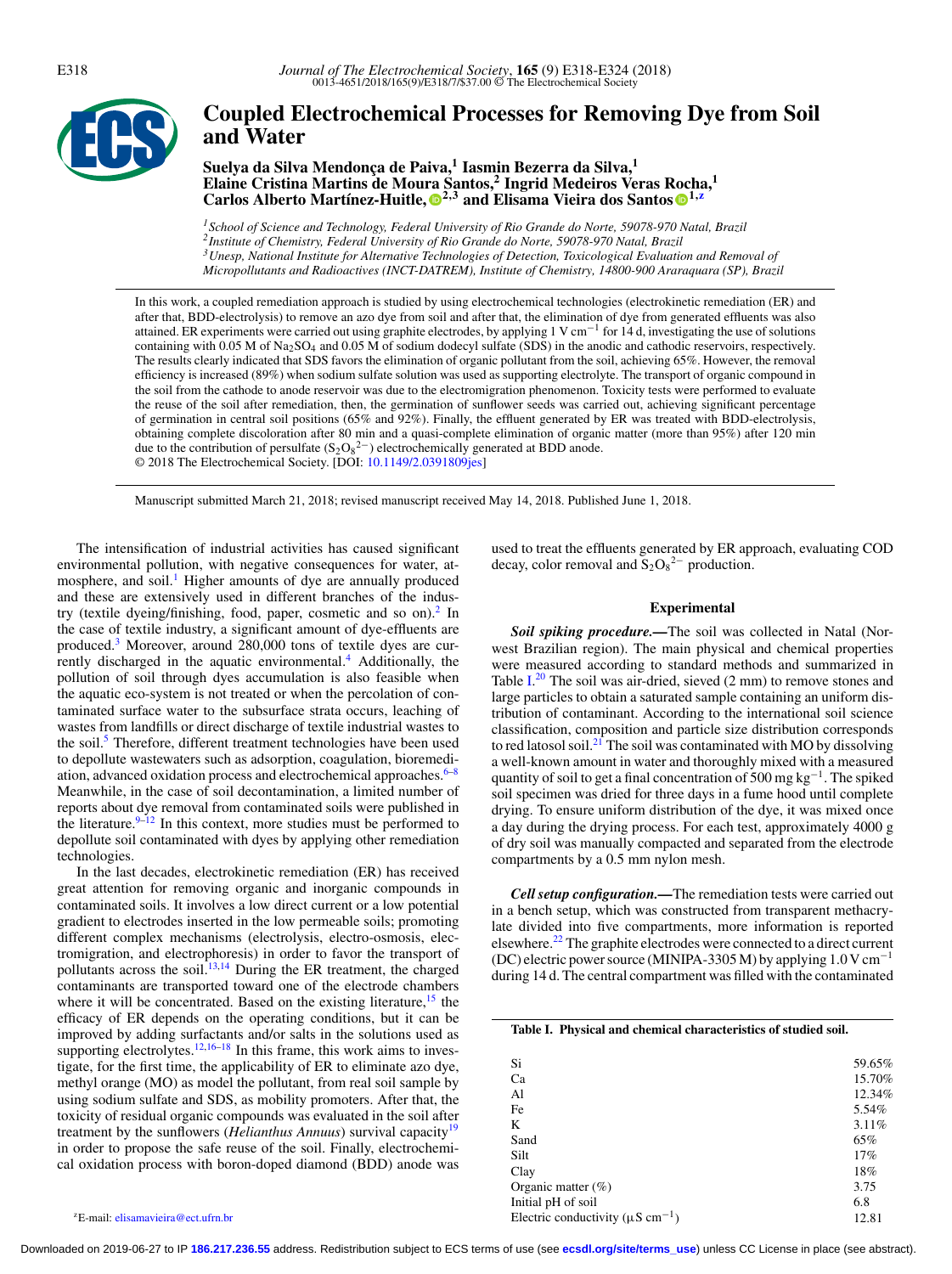<span id="page-1-0"></span>

**Figure 1.** Experimental scheme used to study the ER process and soilsampling portions distribution for post mortem analysis.

soil. Acronyms were used to express the approaches investigated with a subscript abbreviation, indicating the anolyte/catholyte solutions used in the reservoirs, as follow:  $Ex p_{tap \ water/SDS}$  and  $Ex p_{Na_2SO_4/SDS}$ . In the first case, anodic and cathodic compartments were filled with tap water and 0.05 M of sodium dodecyl sulfate (SDS), respectively. In the second case, the compartments were filled with  $0.05$  M  $\mathrm{Na}_2\mathrm{SO}_4$ and  $0.05$  M SDS. In the case of Na<sub>2</sub>SO<sub>4</sub>, it was used to promote the increase of soil conductivity and consequently, decreasing the treatment time and costs, as already reported in the existing literature.<sup>12</sup> Electrical current, conductivity, pH, SDS concentration, chemical oxygen demand (COD) and dye removal were monitored during the ER treatment as well as the electro-osmotic liquid volume transported from the cathode collector to the anodic reservoir as well as the germination of the plant. The soil sample was divided into sixteen portions after 14 d of treatment. Each soil-portion was manually homogenized, and representative samples were withdrawn for subsequent analyses (see Figure [1\)](#page-1-0).

*Toxicity tests.—Helianthus Annuus* (sunflowers) were selected as toxicity vegetal-factor based on previous studies about survival capability in mixed contaminated soil with organic and inorganic compounds.[23](#page-5-20) The sunflower seeds were supplied by EMBRAPA, Brazil. After the ER experiments, the soil sample was divided in 16 soil-portions for post-mortem analysis (Figure [1\)](#page-1-0), but only the superior soil-portions were used for toxicity tests. To do this, left and right portions, from the main four sections, were mixed to obtain four soil samples and subsequently, these were preserved (denominated as 1, 2, 3 and 4 positions). From each one of the samples generated, 40 g of the soil was used for toxicity tests. The soil samples were capped and incubated in the dark at 25◦C for 7 days.

The germination index (GI) was calculated by counting the number of the germinated seeds and the average root length observed in each sample compared to control treatments.<sup>[24](#page-5-21)-26</sup> The results were expressed according to the following equations:

*Relati*v*e seed germination* (%)

$$
= \frac{Number\ of\ seeds\ germinated\ in\ sample}{Number\ of\ seeds\ germinated\ in\ control} x\ 100\ [1]
$$

*Relati*v*e r oot elongation* (%)

$$
= \frac{Mean\ root\ elongation\ in\ sample}{Mean\ root\ elongation\ in\ control} \times 100
$$
 [2]

$$
GI(\%) = \frac{Seed~germination - Root~elongation}{100\%}x~100
$$
 [3]

*BDD-electrolysis.—*During the soil remediation, the contaminants present in the pore fluid and desorbed from the soil surface, will be transported toward the electrodes reservoirs, and consequently, residual effluent is generated. BDD-electrolysis was carried out at lab scale with an open, cylindrical and undivided two-electrode cell of  $500 \text{ cm}^3$  of capacity. The effluent was kept under constant agitation

by using a magnetic stirrer. The anode was a BDD electrode  $(32 \text{ cm}^2)$ , while a titanium plate was used as cathode  $(32 \text{ cm}^2)$ .<sup>27,[28](#page-5-24)</sup> All the trials were performed at applied current density (j) of 60 mA cm−2. Before the electrolysis, BDD anode was polarized in  $100 \text{ cm}^3$  of  $0.05 \text{ M}$ Na<sub>2</sub>SO<sub>4</sub> at 60 mA cm<sup>-2</sup> for 60 min to remove the impurities.<sup>27</sup>

*Analytical methods.—*For the determination of pH and conductivity in soil samples, the standard method EPA  $9045C$  was used.<sup>29</sup> This method consists of the mixture of 10 g of dry soil with 25 mL of distilled water and magnetically agitated for 10 min. After sedimentation, the aqueous supernatant phase was prepared to analysis. All the samples (pre and post mortem) were filtered with  $0.45 \mu$ m nylon filters from Whatman before their analysis. COD was determined in the liquid and soil samples. Soil samples (5 g) were mixed with 15 mL of water and agitated vigorously in a vortex agitator for 10 min, achieving the extraction of the dye. Samples were withdrawn from the organic supernatant phase and these were analyzed. For BDD-electrolysis, aliquots of 200 microliters were analyzed by using in situ chemical oxidation (ISCO) method via the reaction between the persulfate formed and I<sup>−</sup> ions, after that, the colored solution was evaluated from 190 to 600 nm with a Shimadzu spectrophotometer model 1800 and consequently, the  $S_2O_8^2$  concentration was determined.<sup>30</sup> SDS concentration was evaluated by colorimetric method.<sup>31</sup> Regarding the point of zero charge (ZPC) of soils was determined by electrophoretic mobility.<sup>32</sup> Soil samples of 1.5 g were suspended in 15 mL of 0.1, 0.01, and 0.001 M KCl and the pH adjusted between 3 and 8. The suspensions were kept at room temperature ( $26 \pm 1$ °C°) in capped plastic vials of 50 mL and shaken twice daily over a 3 d period. After this time, the pH values of the supernatants were registered. z-potential measurements were performed by using Zetasizer Nano analyzer (Malvern).

## **Results and Discussion**

*Elimination of dye from soil.*—Figure [2](#page-2-0) shows the transport of the organic matter (in terms of COD removal (a and b) and SDS concentration (c and d)) from the soil to anodic reservoirs during the ER tests by applying 1 V cm<sup>-1</sup> for 14 d. Due to the elimination of MO, the solutions in the anode reservoirs become colored, after soil remediation; then, COD was measured in the anodic and cathodic reservoirs. As it can be observed in Figure [2a](#page-2-0) and Figure [2b,](#page-2-0) a significant increase on the COD in the anodic reservoir was achieved, while COD decays in the cathodic compartment. This behavior clearly indicates that the organic matter in the soil (the azo dye) as well as in the cathodic compartment (the surfactant), respectively, was transported to the anodic reservoir. In both experiments, the use of surfactant favored an increase on the solubility and mobility of organic matter during ER due to the formation of micelles, assisting the extraction of pollutants from the soil by electromigration phenomenon. In fact, the concentration of SDS effectively decreased in the cathodic reservoir in both experiments (see, Figures  $2c$  and  $2d$ ). However, the decontamination efficiency increased when sulfate was used  $(Exp_{Na_2SO_4/SDS})$ as electrolyte because the organic matter transported to anodic section increased. Interestedly, the use of sodium sulfate in the anolyte contributed to reduce the resistivity of the soil, increasing the electric conductivity and consequently, this effect favored the dye-desorption from the soil particles. Simultaneously,  $Na^+$  and  $SO_4^2^-$  ions are transported through the soil from one reservoir to the other due to the effect of the electric field.<sup>[12](#page-5-10)</sup> Certainly, the changes in the pH conditions also contribute to the transport of organic and inorganic compounds because of the electrolytic reactions that occur on the electrode surfaces. In fact, pH variations promote acidic and alkaline fronts from side to side in the soil toward the opposite electrode due to the generation of hydrogen and hydroxide species, Eqs. [4](#page-1-1) and [5.](#page-2-1)<sup>[33](#page-6-2)</sup>

Anode (Oxidation):

<span id="page-1-1"></span>
$$
4 H_2 O_{(l)} \to 4e + 4H^+_{(aq)} + O_{2(gas)} \qquad E^\circ = -1.229 \, V \tag{4}
$$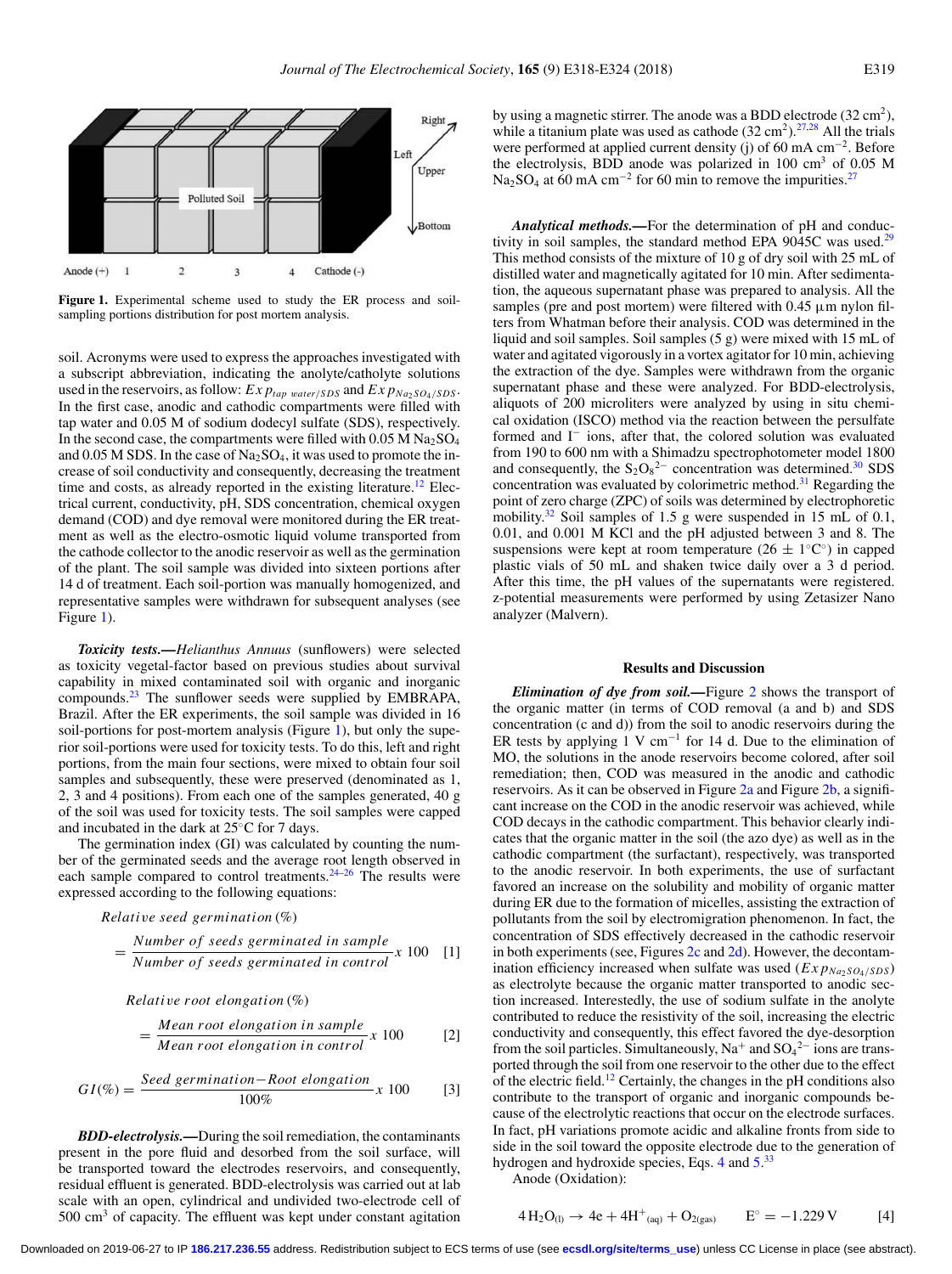<span id="page-2-0"></span>

**Figure 2.** Changes in the anodic  $( \circ )$  and cathodic  $( \bullet )$ reservoirs, for COD and SDS, during the remediation of the soil by ER by applying 1 V cm<sup>-1</sup> for 14 d. Experimental conditions: *Exptap* <sup>w</sup>*ater*/*SDS* (a and c) and  $Exp_{Na_2SO_4/SDS}$  (b and d).

<span id="page-2-1"></span>Cathode (Reduction):

 $4 H_2O_{(1)} + 4e \rightarrow 2H_{2(gas)} + 4OH_{(aq)}$   $E^\circ = -0.828 \text{ V}$  [5]

Figure [3](#page-2-2) shows the pH and conductivity variations during the ER of soil polluted with MO. Results showed that the pH increased at the cathodic reservoir (ranging from 9.60 to 12.04), while a slight decrease in the anodic compartment was registered (from 3.07 to 4.60). This pH effect provoked significant variations in the conductivity due to the mobility of the ionic species from the soil as well as from the electrolyte solutions to different directions (Figs. [3a](#page-2-2) and [3b\)](#page-2-2). These figures (pH and conductivity changes) can also explain the behavior for the organic matter distribution observed during 14 d of treatment.

<span id="page-2-2"></span>

**Figure 3.** Changes in the pH (empty symbols) and conductivity (full symbols), for anodic ( $\square$ ) and cathodic ( $\bullet$ ⊙) reservoirs, during ER process: (a)  $Ex$ *p<sub>tap</sub>* water/*SDS* and (b)  $Ex$ *p<sub>Na2</sub>SO<sub>4</sub>/SDS</sub>*.

At low pH values, the micelles formed between MO and SDS are transported by electromigration to anodic regions from the soil due to the solubility in the acidic front, consequently, favoring an increase on the COD at the anodic reservoir (Figs. [2a](#page-2-0) and [2b\)](#page-2-0). In fact, negative charged-micelles are formed, which have electrostatic affinity for the acidic front. Meanwhile, the transport of  $Na<sup>+</sup>$  and  $SO<sub>4</sub><sup>2-</sup>$  ions also contributes to the electro-migration phenomenon when sulfate is used as supporting electrolyte, and important changes on the conductivity are observed (Figure [3b\)](#page-2-2).

*Electro-osmotic flow.—*As expected, the electric gradient applied to the soil induces the movement of the pore fluid, which contains dissolved ionic and non-ionic species, toward the electrode reservoirs by electroosmosis. Figure [4](#page-2-3) shows the equivalent changes of the electro-osmosis flux (EOF) by applying 1  $\overline{V}$  cm<sup>-1</sup> for 14 d, in both experiments. In the first day, the EOF was zero because the soil retained the water, and consequently, no EOF was achieved. However, an increase in the fluid accumulation from the cathodic reservoir was observed in both experiments, which indicated an efficient transference of the liquid. For  $Exp_{tap \ water/SDS}$ , EOF increased from 0.70 to 2.15 cm<sup>3</sup> d<sup>-1</sup>. Meanwhile, the most important increase of the EOF was achieved at  $Exp_{Na_2SO_4/SDS}$ , from 2.5 to 4.29 cm<sup>3</sup> d<sup>-1</sup>. In both cases, the direction of EOF depends on the zeta potential of soil particles. The soil has negative surface charge, approximately 30–80 mV (zeta potential in the range); and, the water layer that is around the surface of soil particles can present high concentration of positive ions, related

<span id="page-2-3"></span>

Figure 4. EOF changes, in cathodic reservoir, during the ER tests: ( $\triangle$ )  $Ex$   $p_{tap}$  water/*SDS* and ( $\Box$ )  $Ex$   $p_{Na_2SO_4/SDS}$ .

Downloaded on 2019-06-27 to IP **186.217.236.55** address. Redistribution subject to ECS terms of use (see **[ecsdl.org/site/terms\\_use](http://ecsdl.org/site/terms_use)**) unless CC License in place (see abstract).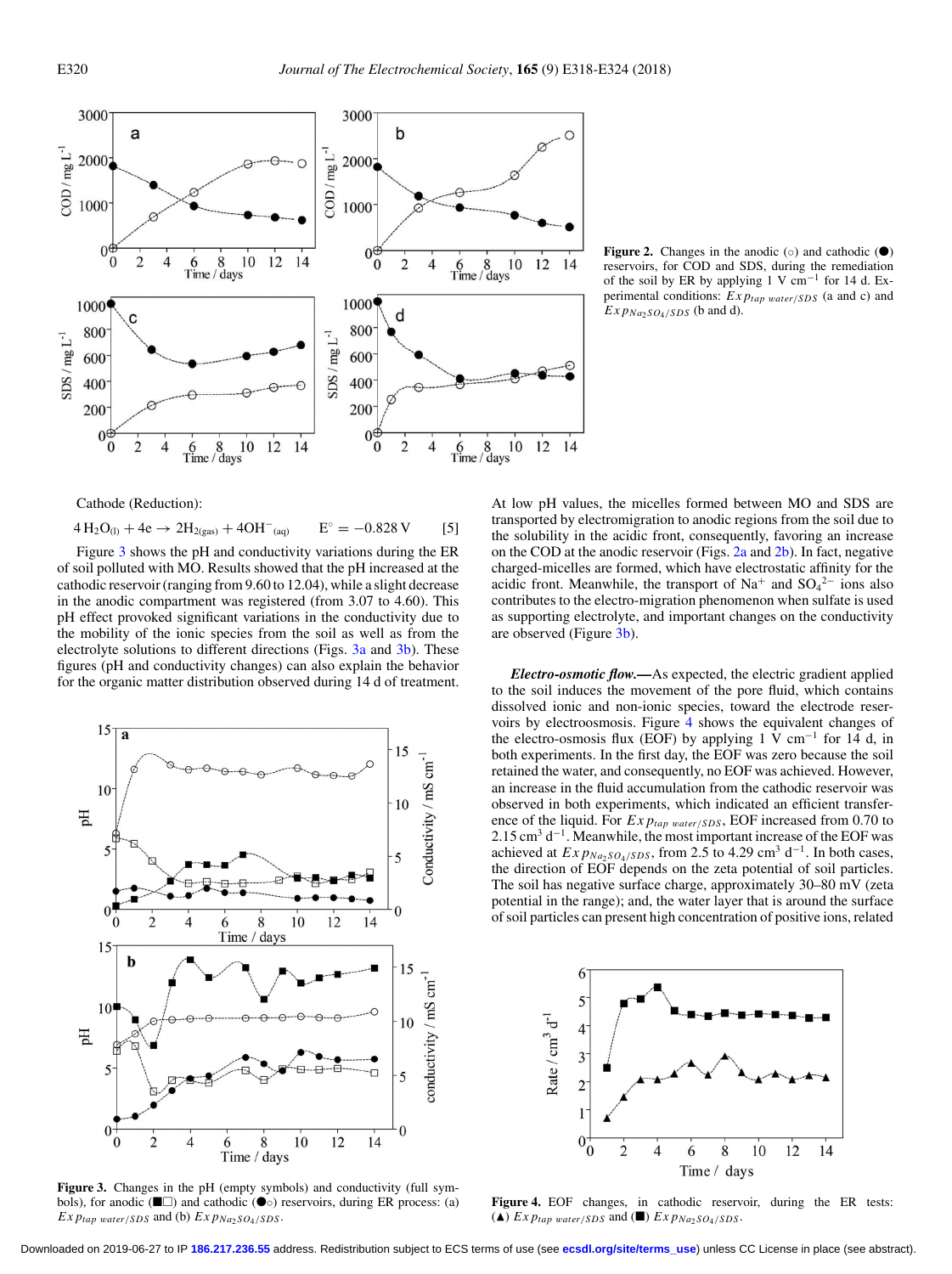to the pH changes in the soil (as explained above). Consequently, the direction of water-mobilized by EOF was from anode to cathode.<sup>3</sup>

EOF is an important phenomenon that contributes to the transport process of the all components in the soil (organic and inorganic species that are in dissolved, suspended, emulsified, or similar forms) but it can contribute in their elimination depending on viscosity, soil-pH and charged particles. According to the Helmholtz-Smoluchowski theory, the EOF velocity  $(v_{eo})$  is directly proportional to the applied voltage gradient  $(E_z)$ , zeta potential  $(\zeta)$  and dielectric constant  $(D)$  of the fluid and it is inversely proportional to the fluid viscosity  $(n)$ <sup>35</sup>

$$
V_{eo} = -\frac{D\zeta}{\eta} E_z \tag{6}
$$

In this way, a lower fluid viscosity ( $\approx$ 0.969 × 10<sup>-6</sup> m<sup>2</sup> s<sup>-1</sup>) contributes to increase the EOF ( $\approx 2.01$  cm<sup>3</sup> d<sup>-1</sup>).<sup>13</sup> However, the soilparticles charge are affected by the pH variations induced in the soil, and thus, influencing effectively the EOF. Based on the measurements concerning the pH in the soil, values about 4.2 and 3.5 were registered in the anodic positions for  $Exp_{tap \ water/SDS}$  and  $Exp_{Na_2SO_4/SDS}$ (positions 1 and 2), respectively. Conversely, in the cathodic positions (positions 3 and 4), the pH values increased up to 8.2 and 7.5 for  $Exp_{tap \ water/SDS}$  and  $Exp_{Na_2SO_4/SDS}$ , respectively.

*Residual organic matter and efficiency of phenomena.—*Figure [5](#page-3-0) shows the concentration plot of organic matter, in terms of COD, at the end of the tests performed (commonly named, post mortem analysis). Results indicate that a significant elimination of the pollutants was attained after the application of the ER. However, the residual organic concentration was more significant in the anodic sections in the soil (positions 1 and 2 in Figures [5a](#page-3-0) and [5b\)](#page-3-0), as a consequence of the partial elimination because the pollutants are transported from the soil toward anodic reservoir. Conversely, the elimination of pollutants was more efficiently attained at cathodic regions. For  $Exp_{tap \ water/SDS}$ , COD values around 698 mg kg−<sup>1</sup> were determined in the positions 3 and 4 (Fig. [5a\)](#page-3-0). Meanwhile, 265 mg kg−<sup>1</sup> of COD was measured in the same soil positions, for  $Exp_{Na_2SO_4/SDS}$  after 14 d of treatment (Fig. [5b\)](#page-3-0). Certainly, the efficacy of ER is enhanced by the presence of the  $Na<sup>+</sup>$ and  $SO_4^2$ <sup>-</sup> ions, which were included by using the Na<sub>2</sub>SO<sub>4</sub> as supporting electrolyte in the  $Exp_{Na_2SO_4/SDS}$ , contributing to transport the ionic species present in the pore fluid toward the opposite electrode by electromigration and electro-osmosis phenomena. From these results, the removal efficiencies (in terms of COD by the different mechanisms and the organic compounds remaining in the soil) were estimated and are shown in Figure [5c.](#page-3-0) For  $Exp_{tap \ water/SDS}$ , 51% of COD removal was achieved, while 79% was attained by adding sulfate in electrolyte solution ( $Exp_{Na_2SO_4/SDS}$ ). Comparing both experiments, it can be confirmed that, the addition of  $Na<sub>2</sub>SO<sub>4</sub>$  contributed to increase the removal efficiency of organic compounds in the anodic reservoir by electromigration and electro-osmosis. Additionally, the fluid mobility, increased by using sulfate in solution, avoided the evaporation occur-rence during the treatment of soil (Figure [5c\)](#page-3-0) ( $Exp_{Na_2SO_4/SDS} \approx 4 \text{ cm}^3$ d−1) when compared to the ER test without sulfate (*Exptap* <sup>w</sup>*ater*/*SDS*  $\approx 10$  cm<sup>3</sup> d<sup>-1</sup>). Analyzing Figure [5c,](#page-3-0) we can observe that, 32% of organic compounds remained in the soil when sulfate was not added in the electrolyte  $(EXp_{tap \ water/SDS})$ , but this percentage was decreased (≈12%) after 14 d when the action of SDS and sulfate was combined in the electrolyte,  $Exp_{Na_2SO_4/SDS}$ .

*Toxicity.—*ER contributed for removing organic compounds into the soil in both cases, but it is necessary to evaluate the toxicity of the soil after the treatment to assess the reuse-viability of the soil. To do this, vegetal-factor was investigated by the survival capability of sunflower seeds (%GI). As can be observed in Figure [6,](#page-3-1) lower %GI was attained in 1 and 4 positions of the soil; in both experiments. This behavior is related to the pH variations in the soil as well as the accumulation of the pollutants. In fact, acidic conditions were achieved at anodic soil-region (position 1) while high pH (around 8.2) was registered near to the cathodic section (position 4),

<span id="page-3-0"></span>

**Figure 5.** Residual COD concentration at different soil-region positions (anodic region 1 and cathodic region 4, according the soil distribution scheme in Fig. [1:](#page-1-0) Upper right position  $(①)$ , upper left position  $(②)$ , bottom right position  $(\triangle)$  and bottom left position  $(\blacktriangledown)$ . Initial COD concentration  $(x)$ ) after the ER treatment tests: (a)  $Exp_{tap \ water/SDS}$  and (b)  $Exp_{Na_2SO_4/SDS}$ . (c) Concentration of organic matter (in terms of COD) in cathodic reservoir solution (gray column), anodic compartment solution (blue column), COD measured in the soil after ER (green column) and fraction of the contaminants lost by evaporation phenomenon (red column).

<span id="page-3-1"></span>

**Figure 6.** GI in the soil after treatment for  $(\bullet)$  *Exp<sub>tap water/SDS* and</sub>  $(\blacksquare)$ *Exp<sub>Na2</sub>SO<sub>4</sub>/SDS</sub>*. The sample of soil treated for germination was 40 g during 7 d in incubation system at 25◦C.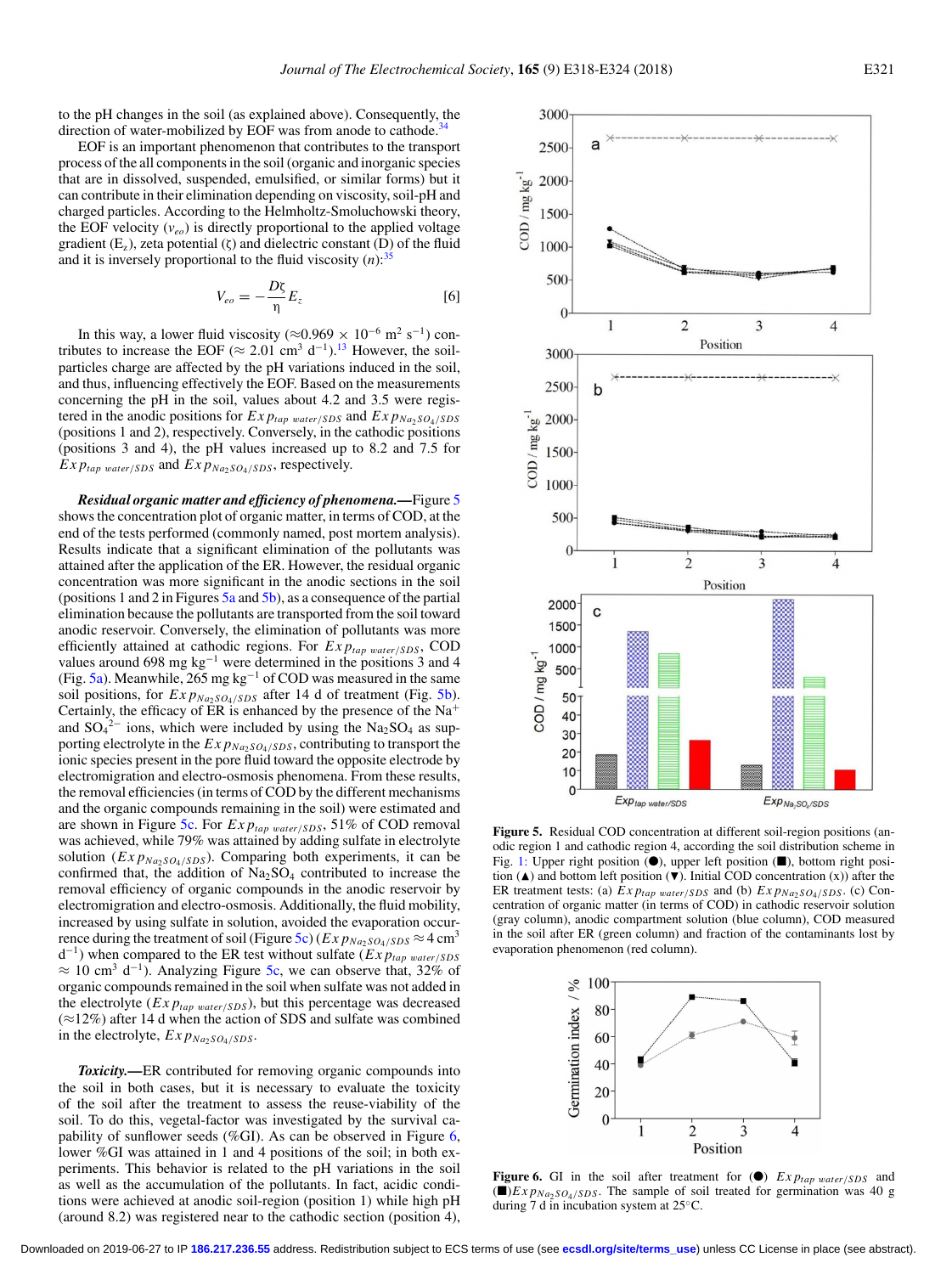<span id="page-4-0"></span>

**Figure 7.** (a) color removal, (b) COD decay and (c) persulfate  $(S_2O_8^2$  concentration, as a function of time, during BDD-electrolysis by applying 60 mA cm<sup>-2</sup> at 25 $\mathrm{^{\circ}C}.$  ( $\blacktriangle$ ) effluent<sub>Exp-1</sub> and ( $\blacksquare$ ) effluent<sub>Exp-2</sub>.

which avoid the germination of the seeds. $36$  Additionally, a residual concentration of pollutants remained in the anodic soil-region, limiting the grown of the seeds. However, important %GI was registered at central positions in the soil (2 and 3 position, see Figure [6\)](#page-3-1), in both experiments. Approximately 60–70% of the seeds germinated at  $Exp_{tap\ water/SDS}$ , while 92% was achieved when the soil samples were treated by  $Exp_{Na_2SO_4/SDS}$ . In the latter case, the germination was significant because the pH values into the soil during 14 d were maintained between 4.2 and 7.5; and consequently, a homogeneous distribution of the nutrients for the sunflowers grown was attained.<sup>22</sup>

*Bulk treatment of the effluents by BDD-electrolysis.—*Once elucidated the feasibility of the ER to remove contaminants compounds in the soil, it is important to investigate the elimination of the organic compounds in the fluid generated. $37$  In this frame, the cathodic and anodic solutions were mixed between them, identifying the effluents as effluent<sub>Exp-1</sub> and effleunt<sub>Exp-2</sub>, which corresponds to  $Exp_{tap \ water/SDS}$ and  $Exp_{Na_2SO_4/SDS}$  tests, respectively. The initial COD values were around 895 and 1476 mg L<sup>-1</sup> for effluent<sub>Exp-1</sub> and effleunt<sub>Exp-2</sub>, respectively. These liquid wastes were individually treated by BDDelectrolysis, applying 60 mA cm−<sup>2</sup> (1.92A) at 25◦C. As indicated above, the anodic solution was colored during ER, indicating the transference of the dye to the liquid. Then, color elimination was performed by anodic oxidation with BBD anodes, achieving a complete discoloration after 80 min of electrolysis, at both effluents (Figure [7a\)](#page-4-0). The degradation of organic pollutants was achieved at both wastewaters due to the higher production of hydroxyl radicals on BDD surface,<sup>[28](#page-5-24)</sup> which oxidize the dissolved organic matter.

$$
H_2O \rightarrow {}^{\bullet}OH + e + H^+ \tag{7}
$$

In the case of the effleunt $_{Exp-2}$ , a rapid COD reduction was attained (Fig. [7b\)](#page-4-0). This behavior is due to the use of  $Na<sub>2</sub>SO<sub>4</sub>$  during ER approach, which also favored the electrogeneration of sulfate radical ion and persulfate on BDD surface.<sup>38</sup> The oxidation of the  $SO_4^2$ <sup>-</sup> ions occurs via the reaction with ●OH radicals at the beginning of electrolysis,<sup>38,[39](#page-6-8)</sup> forming  $SO_4$ <sup>-•</sup> Reaction [8,](#page-4-1) and persulfate (Reaction [9\)](#page-4-2):

<span id="page-4-1"></span>
$$
BDD(^{\bullet}OH) + SO_4{}^{2-} \rightarrow BDD(SO_4{}^{-}) + OH^-
$$
 [8]

$$
BDD (SO_4^{-\bullet}) + SO_4^{2-} \to S_2O_8^{2-} + e - [9]
$$

<span id="page-4-2"></span>As already reported in previous work, $38$  the fragmentation of SDS, when it is used in the electrolyte, also contributes to generate persulfate electrochemically; and after that, this oxidant promotes the degradation of pollutants. For this reason, even when SDS, itself, as a surfactant, is polluting; then, its beneficial usage was already confirmed by its elimination when it is used.<sup>[38](#page-6-7)</sup> The production of persulfate was estimated during BDD-electrolysis at both effluents in order to understand the conditions where this oxidant can be produced in excess (the concentration determined corresponds to the oxidants that did not react with the organic pollutants). As can be observed in Figure [7c,](#page-4-0) a lower  $S_2O_8^{2-}$  concentration was determined to the effluent<sub>Exp-1</sub> at 60 mA cm<sup>-2</sup>, which is associated to the lower sulfate concentration in the soil because no sulfate was added in solution during ER. Conversely, an efficient electrogeneration of  $S_2O_8^{2-}$  was achieved when effleunt $_{Exp-2}$  was treated, allowing to measure the persulfate excess in the effluent, which indicates that enough persulfate is formed to degrade the organic matter. In this way, the association of electrochemical technologies can be a promising methodology to remove pollutants from soil, and after that, the effluents can be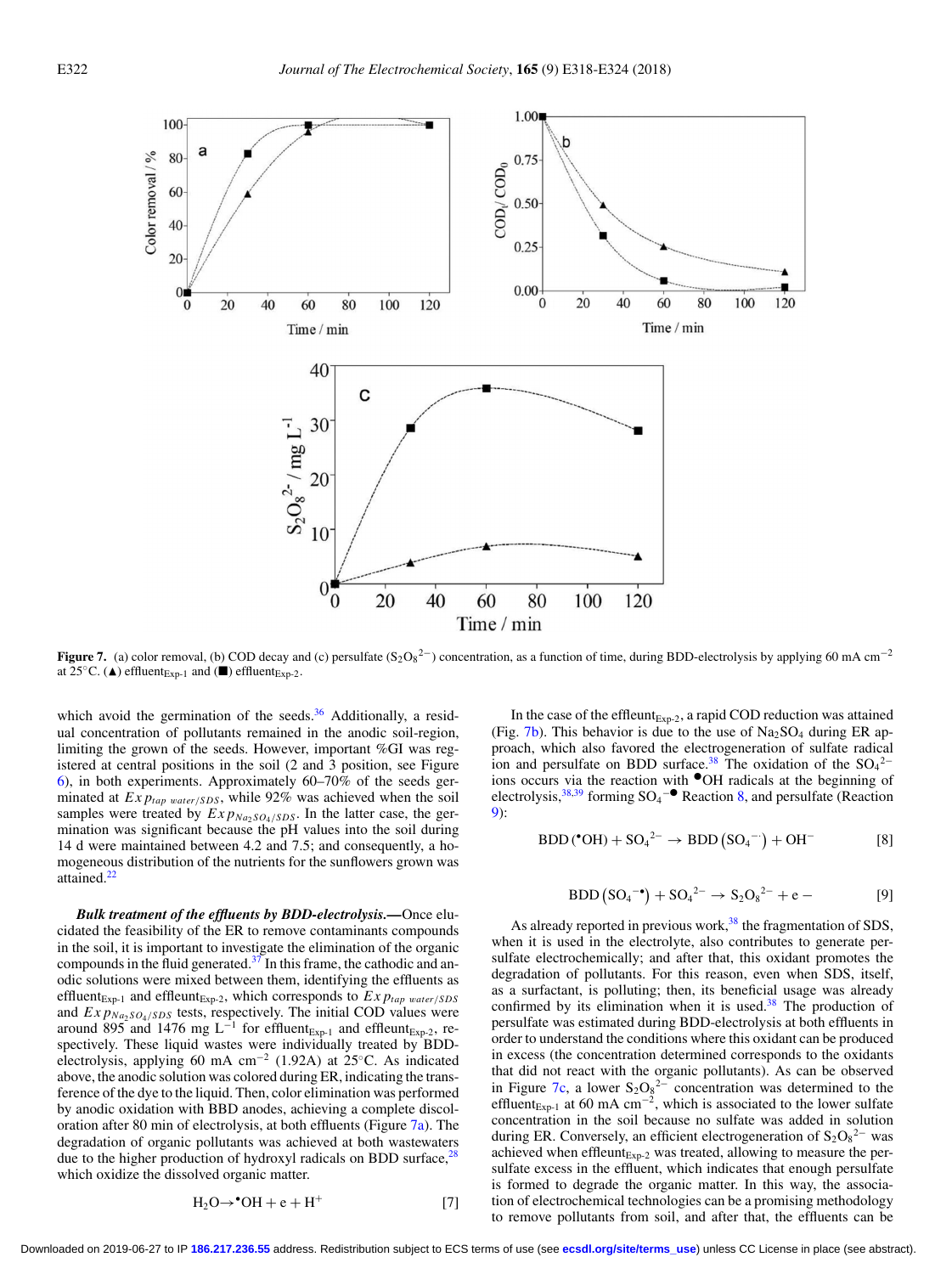<span id="page-5-27"></span>

**Figure 8.** (a) EC for ER treatment by applying 1 V cm−<sup>1</sup> and (b) EC, as function of COD removal, during the treatment of the effluents via BDD-electrolysis by applying 60 mA cm<sup>−2</sup> at 25<sup>◦</sup>C. (■)  $\overline{Ex \ p_{tap \ water/SDS}}$  and (♦)  $\overline{Ex \ p_{Na_2SO_4/SDS}}$ .

efficiently treated by electrochemical oxidation technology based on BDD anodes.

*Energy consumption.—*Energy requirements (EC) were estimated, as a function of the percentage of COD removal, for ER and BDD-electrolysis (see Fig. [8\)](#page-5-27) to evaluate the economic viability of an integrated-remediation approach. ER treatment (Fig. [8a\)](#page-5-27), by applying 1 V cm−<sup>1</sup> during 14 d, consumed approximately 44 and 26 kWh m<sup>-3</sup> for  $Exp_{tap \ water/SDS}$  and  $Exp_{Na_2SO_4/SDS}$ , respectively. As can be observed, higher EC was spent by  $Exp_{tap \ water/SDS}$ with 75% of efficacy to remove organic pollutants. Conversely, higher elimination of organic pollutant (more than 90% in terms of COD) was achieved at  $Exp_{Na_2SO_4/SDS}$  with lower EC (26 kWh m<sup>-3</sup>), when sulfate and SDS solutions were used as supporting electrolytes. Figure [8b](#page-5-27) also shows the EC for BDD-electrolysis of effluent<sub>Exp-1</sub> and effleunt<sub>Exp-2</sub> by applying 60 mA cm<sup>-2</sup>. As can be observed, lower EC for treating effleunt $_{Exp-2}$  was registered due to the oxidative contribution of the persulfate to remove organic compounds in bulk. However, the EC requirements were higher due to the cell potentials registered during the treatment of each one of the effluents, 23.2 V and 15.1 V for effluent<sub>Exp-1</sub> and effluent<sub>Exp-2</sub>, respectively.

# **Conclusions**

From this work, the most important conclusions have been summarized as follows:

- ER is an efficient process for removing MO dye from the soil when SDS and sulfate were used. However, the characteristics of the decontamination strongly depend on the electrolyte used. Moreover, in both experiments occurs the transport of contaminant to the anodic reservoir but it was most efficient in  $Exp_{Na_2SO_4/SDS}$ .
- After ER treatment, no significant %GI of the sunflower seeds was achieved at the soil-region positions close to the anode and cathode. Conversely, %GI was satisfactory in the central soil positions due to the depollution efficiency (lower concentration of the organic compounds remained) and the neutral pH conditions in the soil.
- Decontamination of effluents was achieved by BDD-electrolysis.
- SDS can be considered as an auxiliary reagent to depollute soils, for example, with a higher amount of oil or petroleum. After that, the dispersed systems can be electrochemically treated by BDDelectrolysis, as already confirmed in this work.
- Coupled electrochemical technologies, ER and BDD-electrolysis, can be considered as an efficient remediation approach for removing pollutants from soil and water.

## **Acknowledgments**

Financial supports from National Council for Scientific and Technological Development (CNPq – 430121/2016-4 and CNPq - 446846/2014-7), FAPESP (2014/50945-4) and L'OREAL - ABC - ´ UNESCO for Women in Science are gratefully acknowledged. The authors gratefully acknowledge the support given by NUPPRAR-UFRN.

# **ORCID**

<span id="page-5-0"></span>Carlos Alberto Martínez-Huitle <sup>D</sup>

<https://orcid.org/0000-0002-6209-5426>

<span id="page-5-1"></span>Elisama Vieira dos Santos D<https://orcid.org/0000-0003-2189-5694>

#### <span id="page-5-13"></span><span id="page-5-11"></span><span id="page-5-9"></span><span id="page-5-8"></span><span id="page-5-6"></span><span id="page-5-5"></span><span id="page-5-3"></span><span id="page-5-2"></span>**References**

- 1. OJEC D (2000) 60/EC of the European Parliament and of the Council of 23 October 2000 establishing a framework for Community action in the field of water policy. *Official Journal of the European Communities*, **22**.
- 2. V. Khandegar and A. K. Saroha, *[J Environ manage](http://dx.doi.org/10.1016/j.jenvman.2013.06.043)*., **128**, 949 (2013).
- <span id="page-5-4"></span>3. E. Brillas and C. A. Mart´ınez-Huitle, *[Appl Catal B Environ](http://dx.doi.org/10.1016/j.apcatb.2014.11.016)*., **166–167**, 603  $(2015)$
- 4. M. Sala and M. C. Gutiérrez-Bouzán, *[Int J Photoenergy](http://dx.doi.org/10.1155/2012/629103)*., 1 (2012).
- 5. H. Shaylor, M. McBride, and E. Harrison,*Cornell University, Department of Crop and Soil Sciences, Waste Management Institute.*, Ithaca, New York. Soil Contamination and Best Practices for Healthy Gardens. 1 (2009)
- 6. C. A. Martínez-Huitle, M. A. Rodrigo, I. Sirés, and O. Scialdone, *[Chem. Rev.](http://dx.doi.org/10.1021/acs.chemrev.5b00361)*, 115, 13362 (2015).
- <span id="page-5-7"></span>7. R. Salazar, E. Brillas, and I. Sirés, *[Appl Catal B Environ](http://dx.doi.org/10.1016/j.apcatb.2011.12.026).*, 115-116, 107 (2012).
- 8. P. A. Soares et al., *[Sep Purif Technol](http://dx.doi.org/10.1016/j.seppur.2016.08.036)*., **172**, 450 (2017).
- <span id="page-5-10"></span>9. V. Jayanthy et al., *[Saudi J. Biol. Sci.](http://dx.doi.org/10.1016/j.sjbs.2013.12.001)*, **21**, 324 (2014).
- 10. B. Rani et al., *[Braz. J. Microbiol.](http://dx.doi.org/10.1590/S1517-83822014000300039)*, **45**(3), 1055 (2014).
- 11. M. Pazos et al., *[Electrochim. Acta](http://dx.doi.org/10.1016/j.electacta.2006.04.067)*, **52**, 3393 (2017).
- 12. S. Annamalai et al., *[Chemosphere](http://dx.doi.org/10.1016/j.chemosphere.2014.10.023)*, **117**, 673 (2014).
- 13. K. R. Reddy, S and A. Chinthamreddy, *[Al Hamdan, Remed J](http://dx.doi.org/10.1002/rem.1006)*., **11**, 85 (2001).
- 14. C. Cameselle and K. R. Reddy, *[Electrochim Acta](http://dx.doi.org/10.1016/j.electacta.2012.06.121)*, **86**, 10 (2012).
- <span id="page-5-14"></span><span id="page-5-12"></span>15. M. A. Rodrigo, N. Oturan, and M. A. Oturan, *[Chem. Rev.](http://dx.doi.org/10.1021/cr500077e)*, **114**, 8720 (2014).
- 16. R. E. Saichek and K. R. Reddy, *[J. Environ. Eng. Sci.](http://dx.doi.org/10.1139/s04-064)*, **4**, 327 (2005).
- 17. E. Mena et al., *[J. Hazard. Mat.](http://dx.doi.org/10.1016/j.jhazmat.2014.08.069)*, **283**, 131 (2015).
- <span id="page-5-15"></span>18. E. V. Santos et al., *[J Hazard Mater](http://dx.doi.org/10.1016/j.jhazmat.2016.10.032)*., **322**, 413 (2017). 19. P. J. Favas et al., Phytoremediation of soils contaminated with metals and metalloids at mining areas: potential of native flora, in: M. C. Hernandez-Soriano, (Eds) *Environmental risk assessment of soil contamination.*, InTech, ISBN 978-953-51-1235-8, 2014.
- <span id="page-5-16"></span>20. M. R. Carter and E. G. Gregorich, *Soil Sampling and Methods of Analysis*, Taylor & Francis Group, 2nd ed, Canada, 2006.
- <span id="page-5-20"></span><span id="page-5-19"></span><span id="page-5-18"></span><span id="page-5-17"></span>21. R. J. Law et al., *[Environ Int](http://dx.doi.org/10.1016/j.envint.2014.01.006)*., **65**, 147 (2014).
- 22. K. N. O. Silva et al., *[J. Electroanal. Chem.](http://dx.doi.org/10.1016/j.jelechem.2018.03.051)*, **816**, 171 (2018).
- 23. R. A. Chirakkara, K. R. Reddy, and C. Cameselle, *[Electrochim Acta](http://dx.doi.org/10.1016/j.electacta.2015.01.025)*, **181**, 179 (2015).
- <span id="page-5-21"></span>24. F. Zucconi et al., *Biocycle*., **22**, 54 (1981).
- 25. C. S. O'connor et al., *[Environ. Monit. Assess.](http://dx.doi.org/10.1023/A:1022851501118)*, **84**, 141 (2003).
- <span id="page-5-22"></span>26. D. P. Komilis, E. Karatzas, and C. P. Halvadakis, *[J. Environ. Manage.](http://dx.doi.org/10.1016/j.jenvman.2004.09.009)*, **74**, 339 (2005).
- <span id="page-5-23"></span>27. C. A. Martínez-Huítle et al., *[J. Electroanal. Chem.](http://dx.doi.org/10.1016/j.jelechem.2012.02.005)*, **674**, 103 (2012).
- <span id="page-5-24"></span>28. I. Sirés et al., *[Environ Sci Pollut. R.](http://dx.doi.org/10.1007/s11356-014-2783-1)*, **21**, 8336 (2014).
- 29. USEPA United States Environmental Protection Agency (1995) Method 9045 C: Soil and Waste pH. Revision 3.
- <span id="page-5-26"></span><span id="page-5-25"></span>30. C. Liang et al., *[Chemosphere](http://dx.doi.org/10.1016/j.chemosphere.2008.08.043)*, **73**, 1540 (2008).